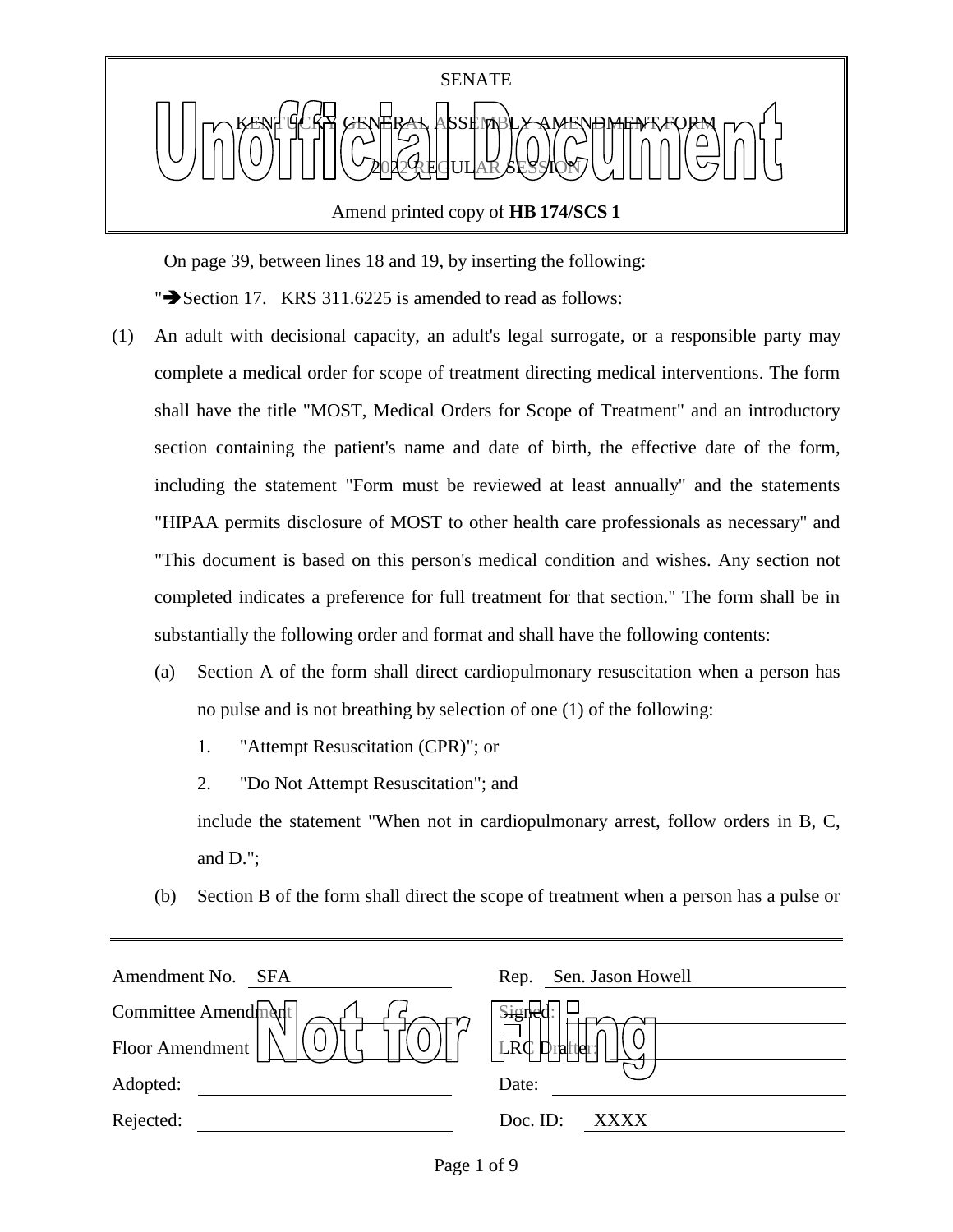

is breathing by selection of one (1) of the following:

- 1. Full scope of treatment, including the use of intubation, advanced airway interventions, mechanical ventilation, defibrillation or cardioversion as indicated, medical treatment, intravenous fluids, and comfort measures. This option shall include the statement "Transfer to a hospital if indicated. Includes intensive care. Treatment Plan: Full treatment, including life support measures.";
- 2. Limited additional intervention, including the use of medical treatment, oral and intravenous medications, intravenous fluids, cardiac monitoring as indicated, noninvasive bi-level positive airway pressure, a bag valve mask, and comfort measures. This option excludes the use of intubation or mechanical ventilation. This option shall include the statement "Transfer to a hospital if indicated. Avoid intensive care. Treatment Plan: Provide basic medical treatments."; or
- 3. Comfort measures, including keeping the patient clean, warm, and dry; use of medication by any route; positioning, wound care, and other measures to relieve pain and suffering; and the use of oxygen, suction, and manual treatment of airway obstruction as needed for comfort. This option shall include the statement "Do not transfer to a hospital unless comfort needs cannot be met in the patient's current location (e.g. hip fracture).".

These options shall be followed by a space for other instructions;

- (c) Section C of the form shall direct the use of oral and intravenous antibiotics by selection of one (1) of the following:
	- 1. Antibiotics if indicated for the purpose of maintaining life;
	- 2. Determine use or limitation of antibiotics when infection occurs;
	- 3. Use of antibiotics to relieve pain and discomfort; or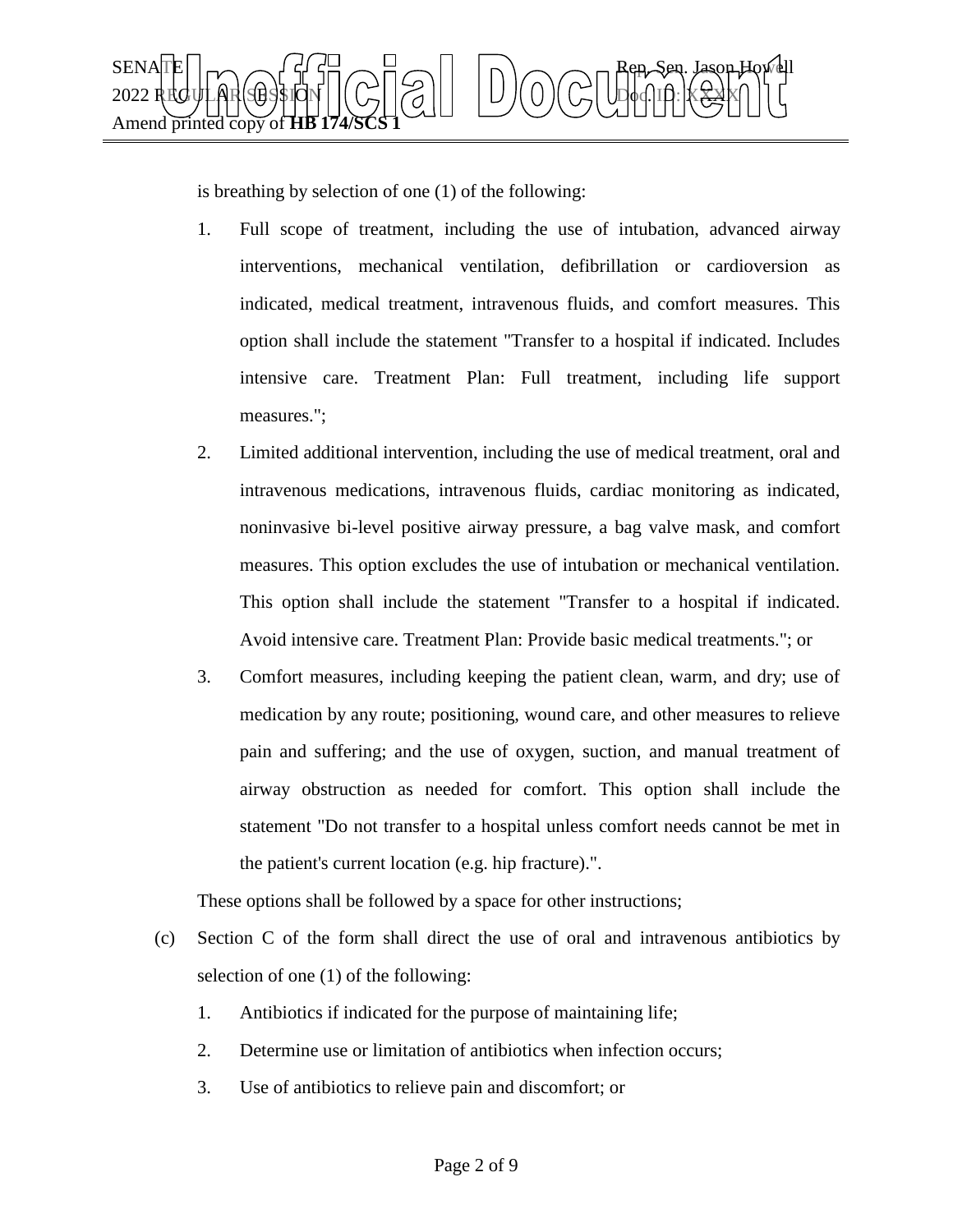

4. No antibiotics, use other measures to relieve symptoms.

This option shall include a space for other instructions;

- (d) Section D of the form shall:
	- 1. Have the heading "Medically Administered Fluids and Nutrition: The provision of nutrition and fluids, even if medically administered, is a basic human right and authorization to deny or withdraw shall be limited to the patient, the surrogate in accordance with KRS 311.629, or the responsible party in accordance with KRS 311.631.";
	- 2. Direct the administration of fluids if physically possible as determined by the patient's physician in accordance with reasonable medical judgment and in consultation with the patient, surrogate, or responsible party by selecting one (1) of the following:
		- a. Long-term intravenous fluids if indicated;
		- b. Intravenous fluids for a defined trial period. This option shall be followed by "Goal:................."; or
		- c. No intravenous fluids, provide other measures to ensure comfort; and
	- 3. Direct the administration of nutrition if physically possible as determined by the patient's physician in accordance with reasonable medical judgment and in consultation with the patient, surrogate, or responsible party by selecting one (1) of the following:
		- a. Long-term feeding tube if indicated;
		- b. Feeding tube for a defined trial period. This option shall be followed by "Goal:................."; or
		- c. No feeding tube. This option shall be followed by a space for special instructions;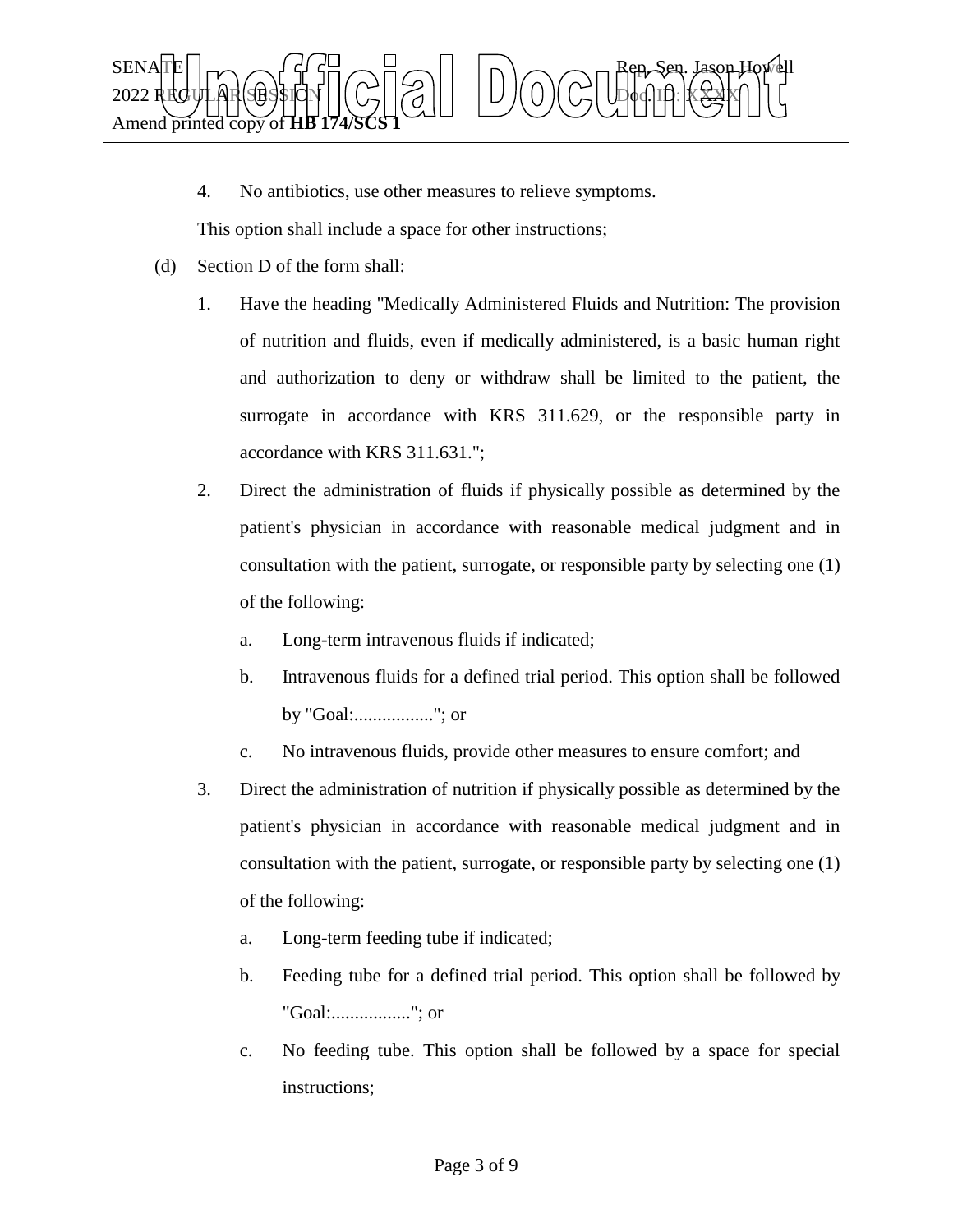

- (e) Section E of the form shall:
	- 1. Have the heading "Patient Preferences as a Basis for this MOST Form" and shall include the language "Basis for order must be documented in medical record";
	- 2. Provide direction to indicate whether or not the patient has an advance medical directive such as a health care power of attorney or living will and, if so, a place for the printed name, position, and signature of the individual certifying that the MOST is in accordance with the advance directive; and
	- 3. Indicate whether oral or written directions were given and, if so, by which one (1) or more of the following:
		- a. Patient;
		- b. Parent or guardian if patient is a minor;
		- c. Surrogate appointed by the patient's advance directive;
		- d. The judicially appointed guardian of the patient, if the guardian has been appointed and if medical decisions are within the scope of the guardianship;
		- e. The attorney-in-fact named in a durable power of attorney, if the durable power of attorney specifically includes authority for health care decisions;
		- f. The spouse of the patient;
		- g. An adult child of the patient or, if the patient has more than one (1) child, the majority of the adult children who are reasonably available for consultation;
		- h. The parents of the patient; and
		- i. The nearest living relative of the patient or, if more than one (1) relative of the same relation is reasonably available for consultation, a majority of the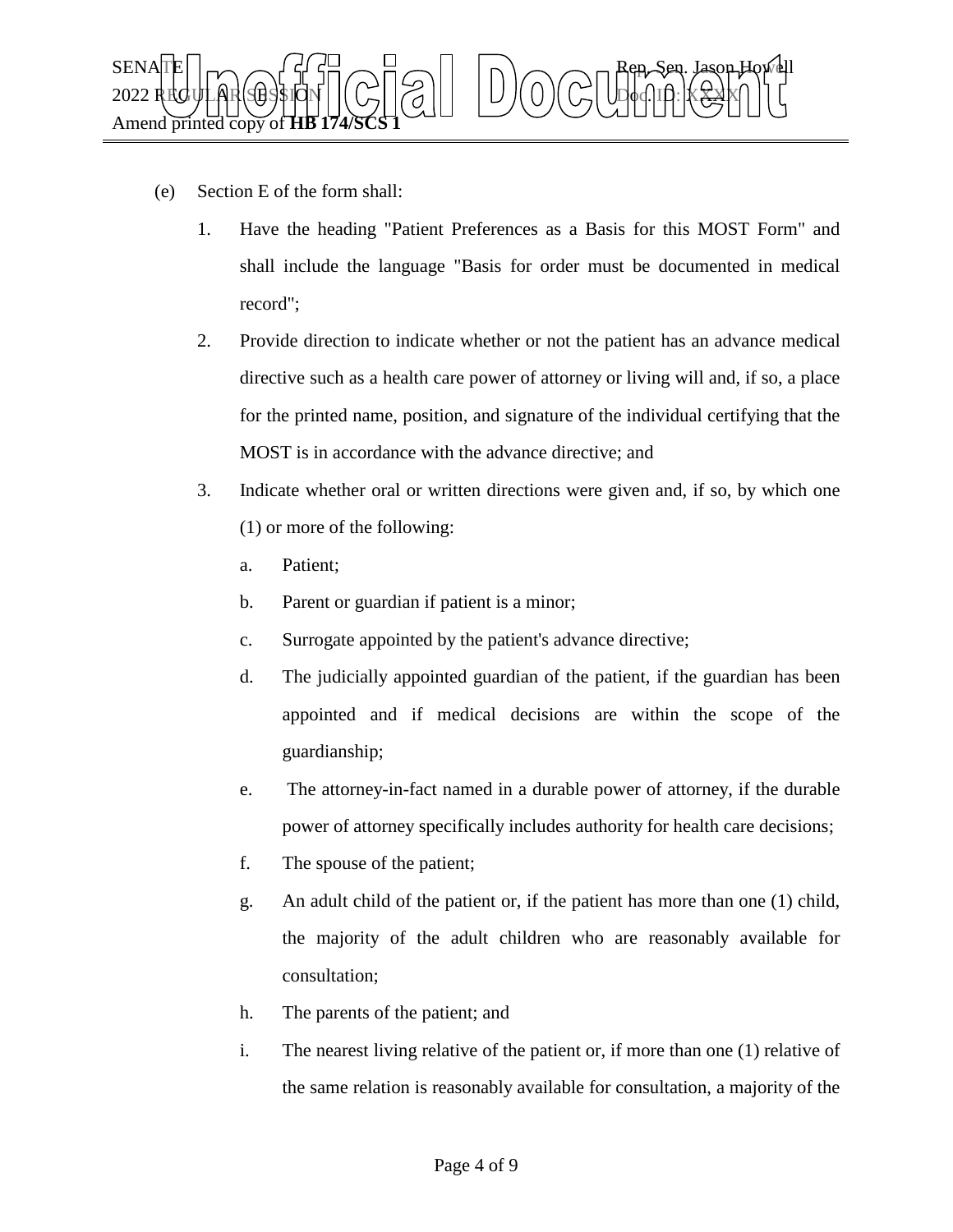

nearest living relatives;

- (f) A signature portion of the form shall include spaces for the printed name, signature, and date of signing for:
	- 1. The patient's physician;
	- 2. The patient, parent of minor, guardian, health care agent, surrogate, spouse, or other responsible party, with a description of the relationship to the patient and contact information, unless based solely on advance directive; and
	- 3. The health care professional preparing the form, with contact information;
- (g) A section of the form shall be titled "Information for patient, surrogate, or responsible party named on this form" with the following language: "The MOST form is always voluntary and is usually for persons with advanced illness. MOST records your wishes for medical treatment in your current state of health. The provision of nutrition and fluids, even if medically administered, is a basic human right and authorization to deny or withdraw shall be limited to the patient, the surrogate in accordance with KRS 311.629, or the responsible party in accordance with KRS 311.631. Once initial medical treatment is begun and the risks and benefits of further therapy are clear, your treatment wishes may change. Your medical care and this form can be changed to reflect your new wishes at any time. However, no form can address all the medical treatment decisions that may need to be made. An advance directive, such as the Kentucky Health Care Power of Attorney, is recommended for all capable adults, regardless of their health status. An advance directive allows you to document in detail your future health care instructions or name a surrogate to speak for you if you are unable to speak for yourself, or both. If there are conflicting directions between an enforceable living will and a MOST form, the provisions of the living will shall prevail.";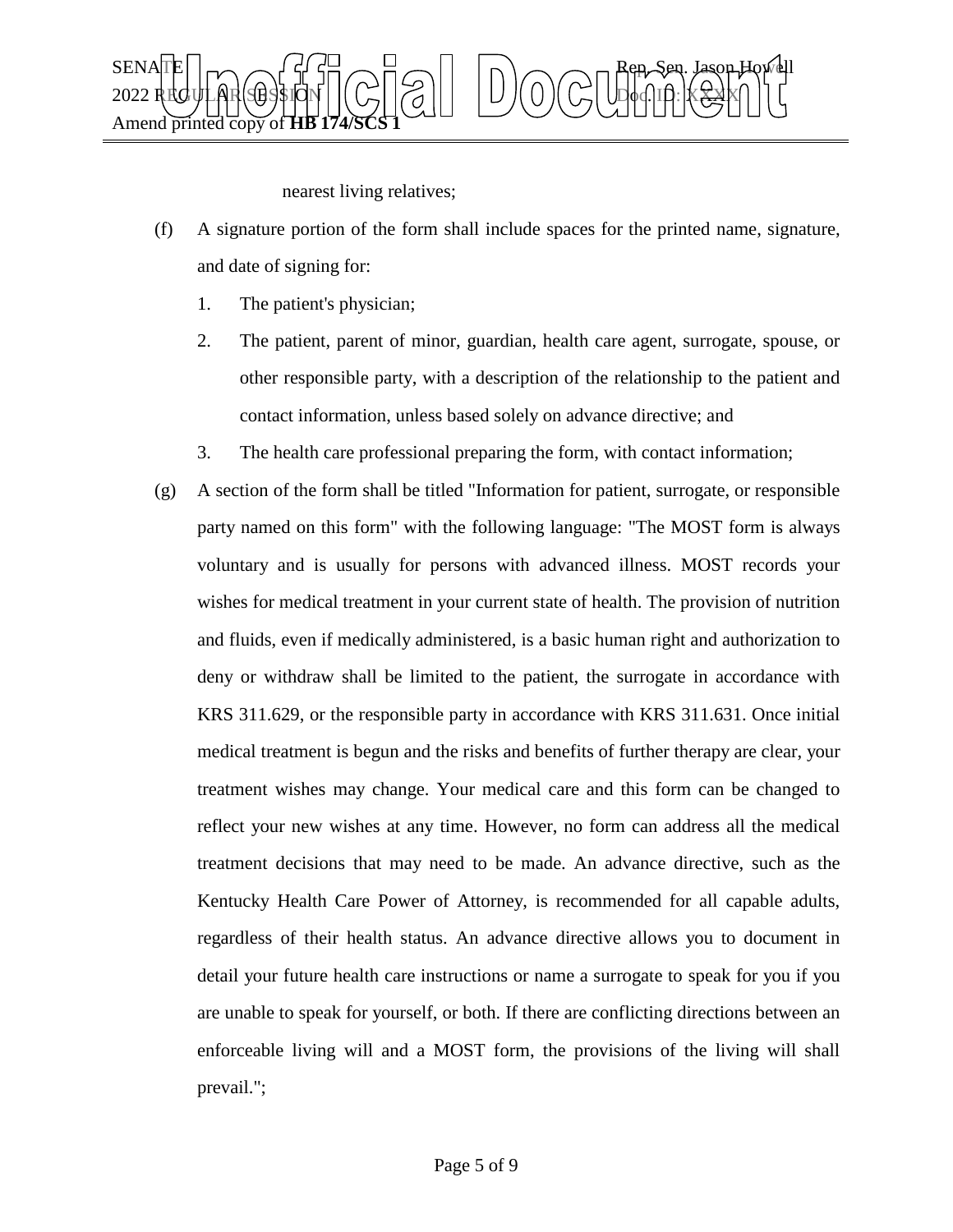

- (h) A section of the form shall be titled "Directions for Completing and Implementing Form" with these four (4) subdivisions:
	- 1. The first subdivision shall be titled "Completing MOST" and shall have the following language:

"MOST must be reviewed, prepared, and signed by the patient's physician in personal communication with the patient, the patient's surrogate, or responsible party.

MOST must be reviewed and contain the original *or electronic* signature of the patient's physician to be valid. Be sure to document the basis in the progress notes of the medical record. Mode of communication (e.g., in person, by telephone, etc.) should also be documented.

The signature of the patient, surrogate, or a responsible party is required; however, if the patient's surrogate or a responsible party is not reasonably available to sign the original form, a copy of the completed form with the signature *or electronic signature* of the patient's surrogate or a responsible party must be signed by the patient's physician and placed in the medical record.

Use of original form is required. Be sure to send the original form with the patient.

There is no requirement that a patient have a MOST.";

- 2. The second subdivision shall be titled "Implementing MOST" and shall have the following language: "If a health care provider or facility cannot comply with the orders due to policy or personal ethics, the provider or facility must arrange for transfer of the patient to another provider or facility.";
- 3. The third subdivision shall be titled "Reviewing MOST" and shall have the following language: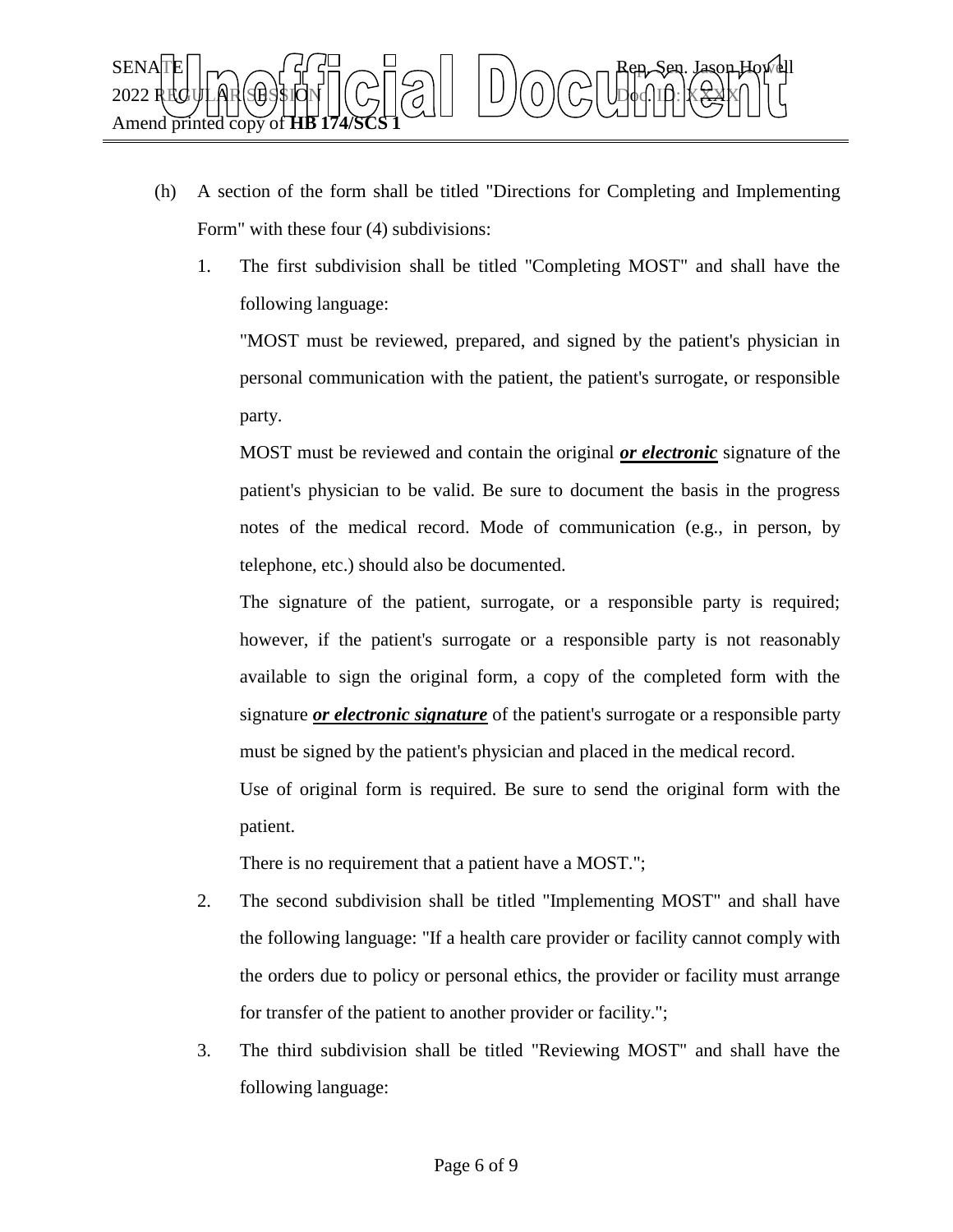

"This MOST must be reviewed at least annually or earlier if: The patient is admitted and/or discharged from a health care facility; There is a substantial change in the patient's health status; or The patient's treatment preferences change. If MOST is revised or becomes invalid, draw a line through Sections A-E and write "VOID" in large letters."; and

- 4. The fourth subdivision shall be titled "Revocation of MOST" and shall have the following language: "This MOST may be revoked by the patient, the surrogate, or the responsible party."; and
- (i) A section of the form shall be titled "Review of MOST" and shall have the following columns and a number of rows as determined by the Kentucky Board of Medical Licensure:
	- 1. "Review Date";
	- 2. "Reviewer and Location of Review";
	- 3. "MD/DO Signature (Required)";
	- 4. "Signature of Patient, Surrogate, or Responsible Party (Required)"; and
	- 5. "Outcome of Review, describing the outcome in each row by selecting one (1) of the following:
		- a. No Change;
		- b. FORM VOIDED, new form completed; or
		- c. FORM VOIDED, no new form".
- (2) The Kentucky Board of Medical Licensure shall promulgate administrative regulations in accordance with KRS Chapter 13A to develop the format for a standardized medical order for scope of treatment form to be approved by the board, including spacing, size, borders, fill and location of boxes, type of fonts used and their size, and placement of boxes on the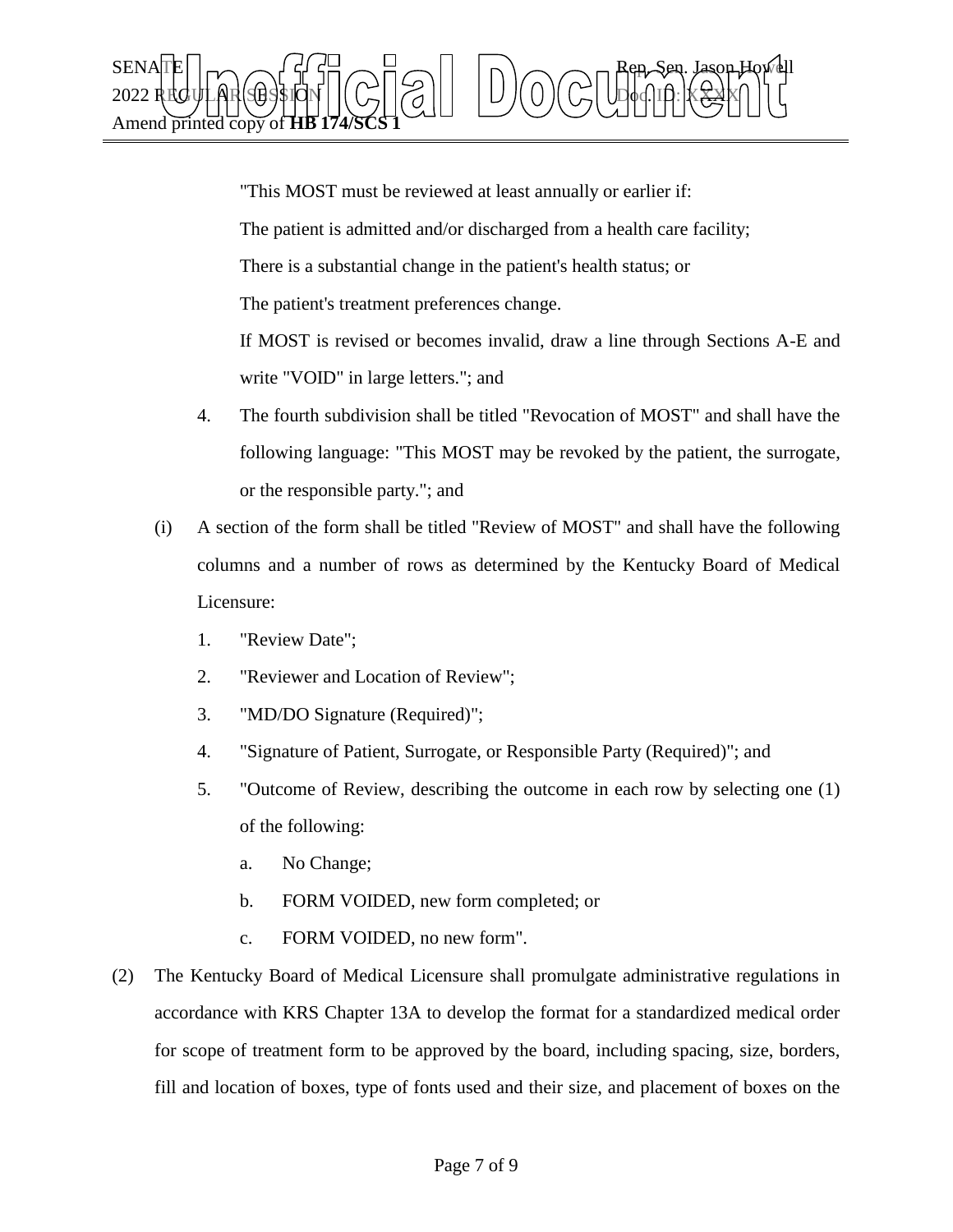

front or back of the form so as to fit on a single sheet. *The board shall create an electronically fillable version of the MOST form that can be accessed on the board's Web site.* The board may not alter the wording or order of wording provided in subsection (1) of this section, except to *provide translated versions of the MOST form or* add identifying data such as form number and date of promulgation or revision and instructions for completing, reviewing, and revoking the election of the form. *The board shall provide a translation of the MOST form in print and in an electronically fillable version into Spanish, and other languages as needed.* The board shall consult with appropriate professional organizations to develop the format for the medical order for scope of treatment form, including:

- (a) The Kentucky Association of Hospice and Palliative Care;
- (b) The Kentucky Board of Emergency Medical Services;
- (c) The Kentucky Hospital Association;
- (d) The Kentucky Association of Health Care Facilities;
- (e) LeadingAge Kentucky;
- (f) The Kentucky Right to Life Association; and
- (g) Other groups interested in end-of-life care.
- (3) The medical order for scope of treatment form developed under subsection (2) of this section shall include but not be limited to:
	- (a) An advisory that completing the medical order for scope of treatment form is voluntary and not required for treatment;
	- (b) Identification of the person who discussed and agreed to the options for medical intervention that are selected;
	- (c) All necessary information necessary to comply with subsection (1) of this section;
	- (d) The effective date of the form;